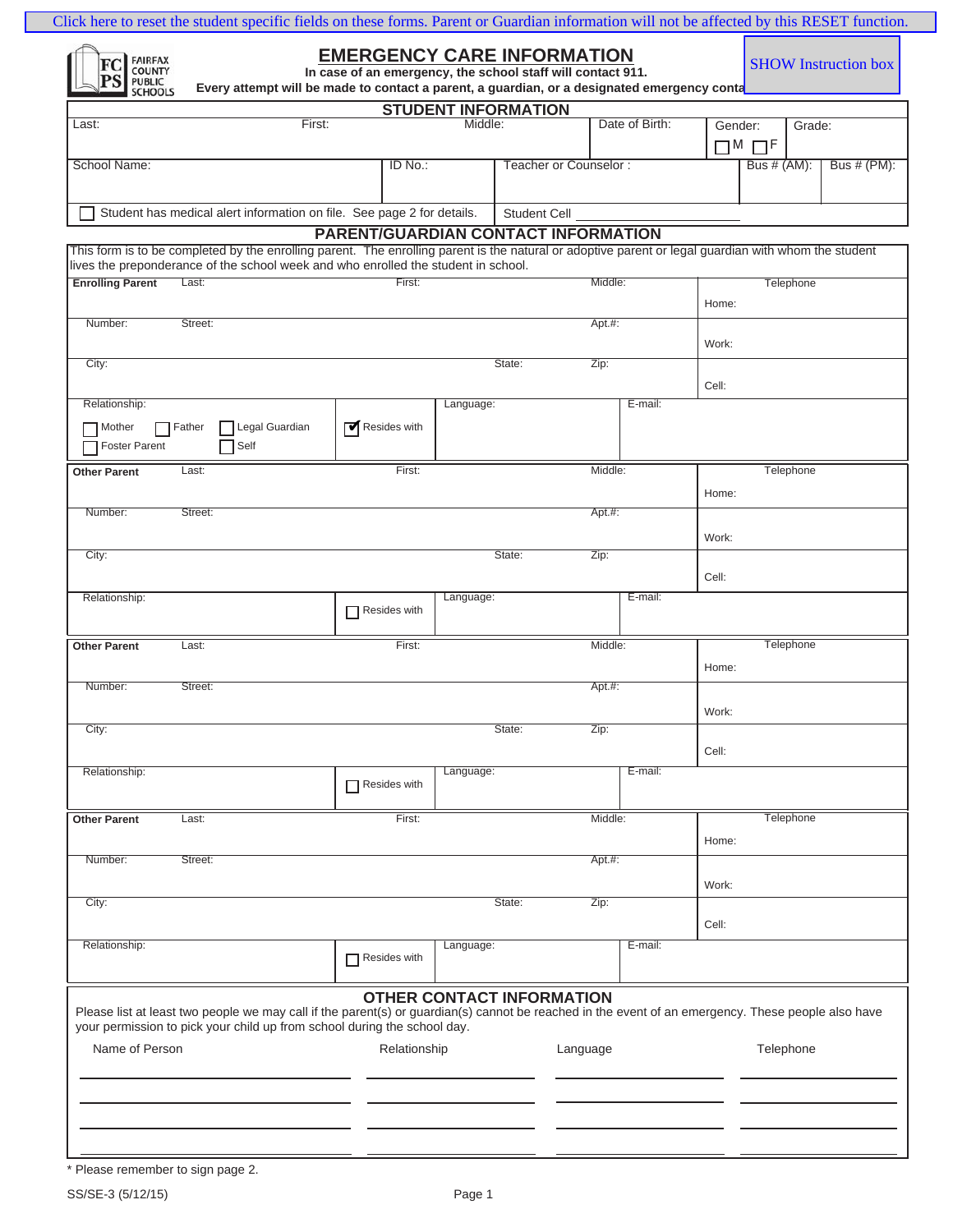|                                    | Click here to reset the student specific fields on these forms. Parent or Guardian information will not be affected by this RESET function.                                                     |                             |  |
|------------------------------------|-------------------------------------------------------------------------------------------------------------------------------------------------------------------------------------------------|-----------------------------|--|
| FC FAIRFAX<br>PS FUBLIC<br>SCHOOLS | <b>EMERGENCY CARE INFORMATION</b><br>In case of an emergency, the school staff will contact 911.<br>Every attempt will be made to contact a parent, a quardian, or a designated emergency conta | <b>SHOW Instruction box</b> |  |

|  |  | <b>EMERGENCY CARE INFOR</b>                 |  |  |
|--|--|---------------------------------------------|--|--|
|  |  | In case of an emergency, the school staff w |  |  |

| In case of an emergency, the school staff will contact 911.                                 |  |
|---------------------------------------------------------------------------------------------|--|
| Every attempt will be made to contact a parent, a guardian, or a designated emergency conta |  |

|                                                              |        | <b>STUDENT INFORMATION</b>                       |                                                         |                                                                                                                            |         |                     |        |                |
|--------------------------------------------------------------|--------|--------------------------------------------------|---------------------------------------------------------|----------------------------------------------------------------------------------------------------------------------------|---------|---------------------|--------|----------------|
| Last:                                                        | First: | Middle:                                          |                                                         | Date of Birth:                                                                                                             | Gender: |                     | Grade: |                |
|                                                              |        |                                                  |                                                         |                                                                                                                            |         | $\Box$ M $\Box$ F   |        |                |
| School Name:                                                 |        | ID No.:                                          | Teacher or Counselor:                                   |                                                                                                                            |         | Bus $\#$ (AM): $\ $ |        | Bus $# (PM)$ : |
|                                                              |        |                                                  |                                                         |                                                                                                                            |         |                     |        |                |
| Siblings attending the same school (complete if applicable). |        |                                                  | Primary Internet access in the home for this student is |                                                                                                                            |         |                     |        |                |
| Name(s):                                                     |        | □ Cellular □ Broadband □ Other □ None □ Declined |                                                         |                                                                                                                            |         |                     |        |                |
| Name(s):                                                     |        |                                                  |                                                         | Do you have a device for this student to use that meets their educational<br>$needs?$ $\Box$ Yes $\Box$ No $\Box$ Declined |         |                     |        |                |

| <u>UURINENI TIEAETII UURUTTUURU</u>                                                                                                                                                                                                                                                                                                               |                                                |
|---------------------------------------------------------------------------------------------------------------------------------------------------------------------------------------------------------------------------------------------------------------------------------------------------------------------------------------------------|------------------------------------------------|
| Below check any current health condition(s) that EMS or an emergency room physician should know about health of your student. Also complete and submit<br>Health Information form SS/SE-71 if your child has a health condition(s) that require(s) attention during the school day. See below for medical alert<br>information currently on file. |                                                |
| allergies (be specific)                                                                                                                                                                                                                                                                                                                           | $\Box$ hemophilia<br>$\Box$ sickle cell anemia |
| $\Box$ foods<br><u> 1989 - Johann Harry Barn, mars ar breist fan de Fryske kommunent fan de ferstjer fan de ferstjer fan de fers</u>                                                                                                                                                                                                              | physical disability (be specific)              |
| $\Box$ medicines                                                                                                                                                                                                                                                                                                                                  |                                                |
| Dee sting or insect bite                                                                                                                                                                                                                                                                                                                          | respiratory (be specific)                      |
| $\Box$ other<br><u> 1989 - Johann Barbara, martin amerikan basal dan berasal dan berasal dalam basal dan berasal dan berasal dan</u>                                                                                                                                                                                                              |                                                |
| $\Box$ asthma                                                                                                                                                                                                                                                                                                                                     | seizures<br>$\blacksquare$                     |
| $\Box$ cancer                                                                                                                                                                                                                                                                                                                                     |                                                |
| $\Box$ diabetes                                                                                                                                                                                                                                                                                                                                   | $\Box$ glasses<br>$\Box$ contacts              |
| $\Box$ hearing problems $\Box$ hearing aid(s)                                                                                                                                                                                                                                                                                                     | other (be specific)                            |
| $\Box$ heart problems (be specific)                                                                                                                                                                                                                                                                                                               |                                                |
|                                                                                                                                                                                                                                                                                                                                                   |                                                |
| List all medications and dosages your child receives on a continual basis:                                                                                                                                                                                                                                                                        |                                                |
|                                                                                                                                                                                                                                                                                                                                                   |                                                |
|                                                                                                                                                                                                                                                                                                                                                   |                                                |
|                                                                                                                                                                                                                                                                                                                                                   |                                                |

# **MEDICAL ALERT INFORMATION ON FILE**

This space reserved for system printing of Health Information

|                                                             | PHYSICIAN INFORMATION                                     |             |
|-------------------------------------------------------------|-----------------------------------------------------------|-------------|
| My child's medical care is provided by:                     |                                                           |             |
|                                                             | (name of doctor, clinic, or HMO)                          | (telephone) |
| Does your child have health insurance? $\Box$ Yes $\Box$ No |                                                           |             |
| If yes, medical coverage is provided by:                    |                                                           |             |
|                                                             | (health insurance company, assistance program, HMO, etc.) | (telephone) |

emergency treatment will be provided to students in accordance with the current version of FCPS Regulation 2102 or in accord the student's individualized health plan.

ENROLLING PARENT OR GUARDIAN SIGNATURE: DATE:

ſ